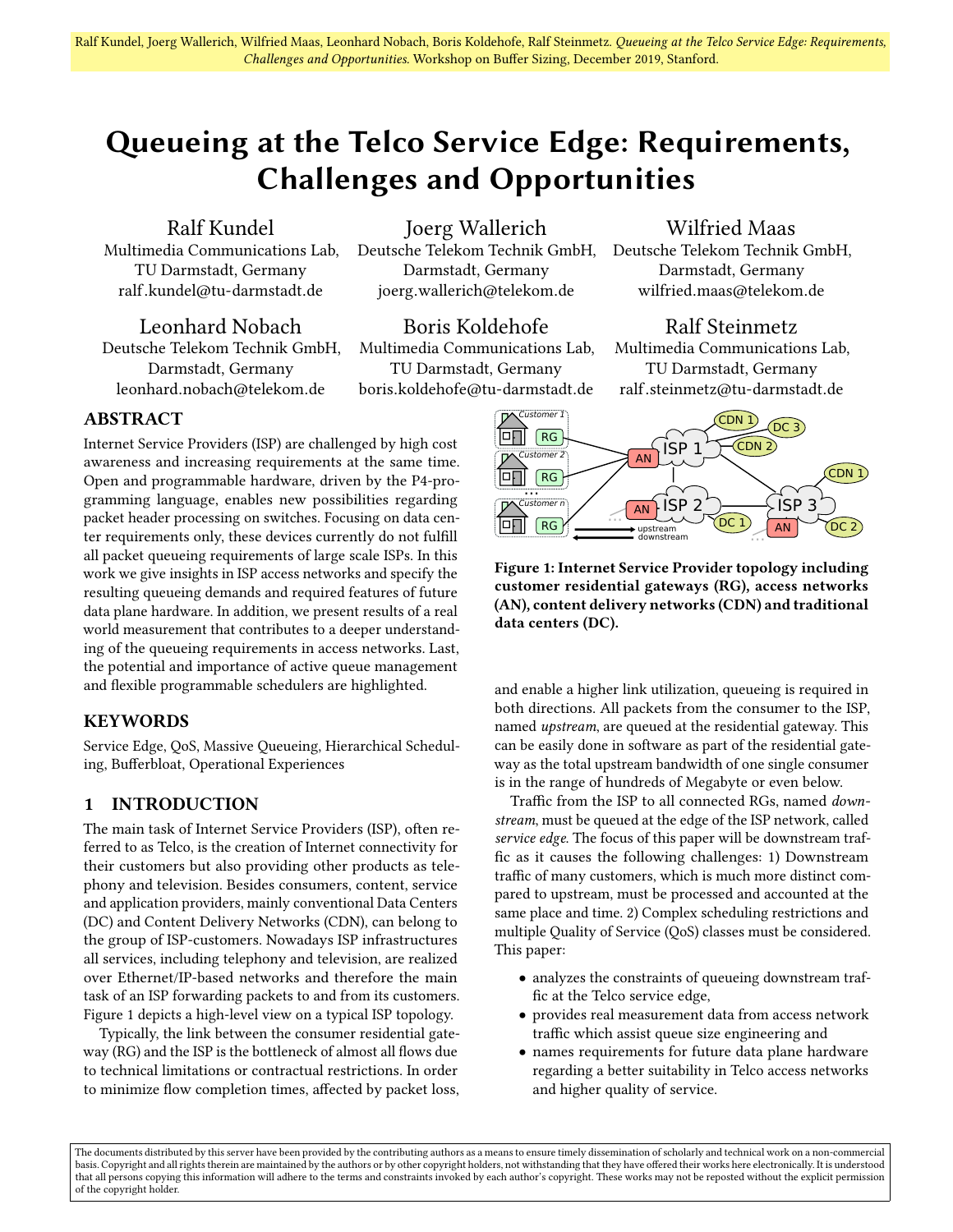BS'19, December 2-3, Stanford, CA R. Kundel et al.

The outline of this paper is as follows: First, we describe typical access network topologies and from that we derive packet queueing constraints. Second, we present and discuss measurement results from a typical access network. Third, queueing requirements, based on the previous sections, are given and finally related work is discussed.

### 2 TELCO ACCESS NETWORKS

Due to heterogeneous environmental conditions and grown network infrastructures, Internet access is typically realized with several technologies at the same time by a single ISP. Figure [2](#page-1-0) depicts the access network topology of Fiber to the Home (FTTH), Fiber to the Building (FTTB) and Fiber to the Curb (FTTC). Further access technologies, e. g., DOCSIS or aDSL, will not be considered in detail, but we assume similar challenges and characteristics. In case of the three given access scenarios a tunneling protocol, e. g., PPPoE, is used between each residential gateway (RG) and the broadband network gateway (BNG). The BNG terminates the customer tunnel and is responsible for handling upstream and downstream traffic, including packet header processing, authentication, authorization and traffic shaping. In our previous work [\[7\]](#page-5-0) we have discussed the PPPoE session termination and have shown the feasibility of this on programmable data plane hardware with the description language P4 [\[3\]](#page-5-1). In the following we will describe the differences between these technologies:

FTTH: The customer residential gateway is connected via a passive optical network, e. g., GPON or XGSPON, with the optical line terminal (OLT). In contrast to Ethernet connections, a single fiber from the OLT is split optically to  $n$  customers, dependent on the technology up to 64, and therefore a shared resource. The OLT device has a common Ethernet point-topoint connection to the BNG.

FTTB: In contrast to FTTH the GPON fiber connection is terminated by a distribution point unit (DPU) and not by the residential gateway. This DPU is typically located in the basement of a building and multiple customer RGs can be connected via G.fast copper wires to it. Advantage of this technology is only little construction works inside houses as existing copper cables can be used for the last meters.

FTTC: In case of vDSL Internet access a copper based connection between the residential gateway and the multi service access node (MSAN), formerly known as DSLAM, is used. Compared to FTTB, the distances are higher, typically in the range of hundreds of meters, and by that the physical link bandwidth is more restricted. The MSAN is, like to the OLT, connected to the BNG.

This access network topology can be seen as a tree with the BNG as root node. Downstream traffic, from the ISP to the customer, will be shaped to the agreed bandwidth of the

<span id="page-1-0"></span>

Figure 2: Heterogeneous ISP access network topology. Customer PPPoE sessions are terminated at the Broadband Network Gateway (BNG) which is the border to the MPLS routed ISP core network.

customer at the BNG and all delivered packets are accounted. The following access network, consisting of aggregation devices as a MSAN, OLT or DPU, has many shared resources and by that bandwidth bottlenecks can occur. For example, the sum of all theoretical customer bandwidths at a single MSAN is higher than the shared link to the BNG. Under normal circumstances in a well-designed access network this limit will never be reached, however in such cases a fair and QoS-aware sharing of the bandwidth must be ensured. The packet queueing and hierarchical scheduling, which is aware of the access network limitations, must be performed in the BNG before counting the downstream traffic.

In contrast to most data center networks, ISP access networks are challenged by the previously introduced hierarchical access network, many customers and different QoSclasses which will be discussed in the following sections:

#### 2.1 Hierarchical Scheduling

The decision, which packet should be forwarded next by the access network, depends on many parameters:

- Bandwidth limit: Each customer has a maximum bandwidth which can not be exceeded.
- Customer separation: Interference of different customers must be excluded or at least minimized. E. g., Customer 1 utilizes his downstream bandwidth fully and Customer 2 should not suffer under higher latencies by that, implying separated queues.
- QoS awareness: If an ISP offers multiple service classes the scheduler should prioritize the flows accordingly. This can be either done within the traffic classes of a single customer only or under consideration of other customers as well.
- Many queues: Up to 35.000 customers [\[9\]](#page-5-2) should be terminated on a single BNG and as each customer requires at least one queue many queues are required.
- Zero loss: Packets are not allowed to be dropped somewhere in the access network between BNG and RG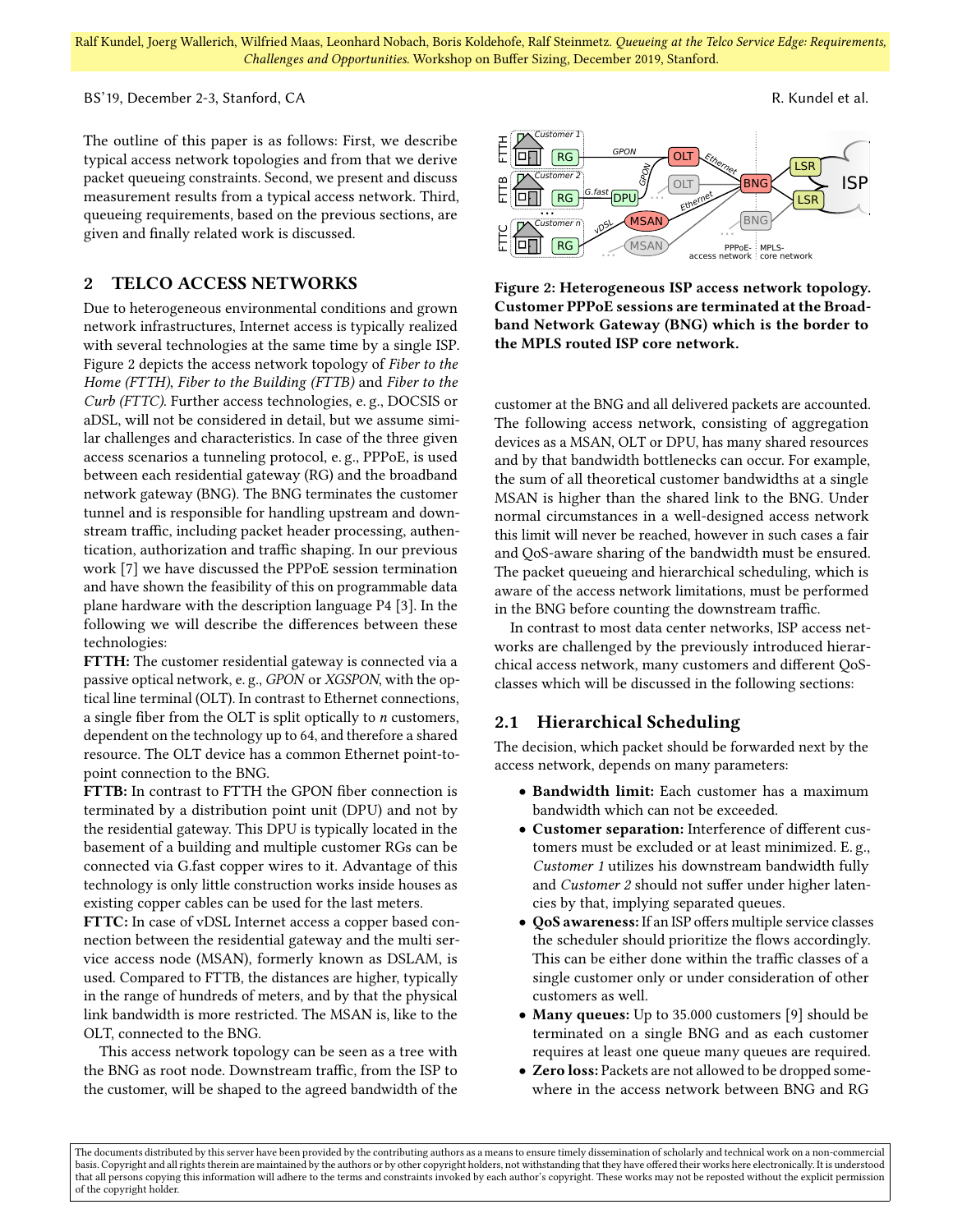Queueing at the Telco Service Edge **BS'19, December 2-3, Stanford, CA** 

as they are already accounted by the BNG. For that, hierarchical scheduling policies are required.

Considering these criteria, a scheduling decision must be done within hundreds of ns. Assuming an average packet size of 1000Byte and 100Gbit/s link speed, only 80ns are left between packets. This implies the use of hardware schedulers as software based approaches can not guarantee that.

## 2.2 Quality of Service

In case of a QoS-sensitive ISP, each customer of an ISP utilizes multiple QoS-classes. Table [1](#page-2-0) names and describes 6 exemplary traffic classes. Note: This arrangement is only an example and will differ from ISP to ISP. E. g., 3 classes can be sufficient whereas some ISPs might use 8 classes.

Each customer *i* has a maximum bandwidth  $C_{max,i}$ , shared<br>all traffic classes  $\overline{F}$  or if the bandwidth is only requested by all traffic classes. E. g., if the bandwidth is only requested by BE traffic,  $C_{max,i}$  can be used for that. But as soon as another flow belonging to a higher priority class, e. g., IPTV, requests bandwidth by sending packets, the maximum available bandwidth of BE will be reduced.

Due to the hierarchical access network and hierarchical scheduling a priority awareness on shared resources is possible as well. For instance, if many subscribers utilize an OLT in downstream direction fully, phone calls of other subscribers should still be possible without disturbance or additional delays. If and how this should be realized in detail depends strongly on the ISP policies and maybe on national regulations. If a flow of Customer A, declared as priority traffic ( $> BE$ ), is able to take precedence over flows of *Customer B* misuse might occur. In order to prevent this, two policies can be applied: (1) matching on source and destination addresses allows the verification of prioritized traffic, e. g., multicast IPTV, and (2) strong rate limiting on different traffic classes, e. g., a few hundreds kbyte/s for VoIP which is enough for multiple parallel voice calls. Besides misuse, this traffic class aware rate limiting guard against misbehavior of any kind and reason.

These priorities require the use of one FIFO-queue for each QoS-class per customer. Using the same FIFO-queue for all classes would affect in higher latencies, equal for all traffic classes, and head of line blocking due to different bandwidth limits. Push-In-First-Out (PIFO) queues might be an enabler for single queue approaches and will be discussed later in Section [5.](#page-5-3) For similar reasons, each customer requires an own set of queues as otherwise the customer separation can not be guaranteed.

## 2.3 Buffer Sizing

Queue sizes in general and in this special scenario depend on many influencing factors which causes a major challenge for ISPs due to heterogeneous traffic patterns. Appenzeller

<span id="page-2-0"></span>

| Class          | Description                                               |  |  |
|----------------|-----------------------------------------------------------|--|--|
|                | Best Effort low priority ( $BE_{low}$ ) can be used for   |  |  |
| $BE_{low}$ (0) | "WIFI to go" products where the residential gateway       |  |  |
|                | is a public WIFI access point at the same time.           |  |  |
|                | Best Effort (BE) traffic includes almost all traffic of a |  |  |
| BE(1)          | customer, paying for this Internet connection.            |  |  |
|                | Low Delay (LD) and Low Loss (LL) are used for             |  |  |
| LD/LL          | enterprise applications of business customers only.       |  |  |
| (2/3)          | For residential access they are typically not used.       |  |  |
|                | Multicast (MC) is used for television products of         |  |  |
|                | ISPs. Duplication is realized at the BNG and by that      |  |  |
| MC(4)          | data transfer in the core network is strongly reduced.    |  |  |
|                | Note: This includes only live TV offered by the ISP,      |  |  |
|                | not (third-party) on-demand video streaming.              |  |  |
|                | Many ISPs offer Voice over IP (VoIP) services to their    |  |  |
| VoIP(5)        | customers as well which require a very low latency        |  |  |
|                | and loss rates. Note: All application layer approaches,   |  |  |
|                | e.g., Skype or WhatsApp, are handled as BE traffic.       |  |  |
|                | This traffic class is only used for controlling the ISP   |  |  |
| Ctrl (6)       | network including access network and RGs.                 |  |  |

Table 1: Typical ISP QoS-classes, ascending priorities.

et al. established in 2004 the rule of thumb  $B = \frac{RTT*C}{\sqrt{n}}$  [\[1\]](#page-5-4) for TCP. B describes the optimal queue depth in byte whereas RTT describes the (average) round-trip time of the queued flow(s). C is the queue service rate in  $byte/s$  and *n* describes the number of flows.

In later related work [\[4\]](#page-5-5)[\[8\]](#page-5-6) similar formulas are presented. Consensus of all of them is, that a higher RTT and link speed requires a bigger queue whereas more parallel congestion controlled flows reduce the optimal queue size. One major influencing factor, not considered by this formula, is the used congestion control mechanism, e. g., CUBIC, Reno or BBR. As this congestion control mechanism is not transparent for network middleboxes, including the BNG, an optimization on that is not possible.

On the one hand, if the chosen queue size is smaller than the optimal one, the maximum bandwidth will not be reached due to a saw-tooth like bandwidth oscillation. On the other hand, most TCP congestion controls tend to fill queues until packet loss occur. By that, a large queue causes large delays even if the optimal queue size is much smaller. This phenomenon is called Bufferbloat [\[5\]](#page-5-7) and mostly unavoidable for fixed sized queues with varying flow RTTs and flow numbers. Queue management algorithms which are supported by current hardware switches are typically taildrop, RED, WRED or similar ones and therefore not able to tackle the Bufferbloat phenomenon.

Active Queue Management (AQM) algorithms address this issue by dynamically controlling queue sizes by either dropping or marking packets. In previous work have shown that AQMs, e. g., CoDel, can be realized on P4-programmable data planes within limitations [\[6\]](#page-5-8) as well. However, current state-of-the-art switches with a fixed behavior don't support

The documents distributed by this server have been provided by the contributing authors as a means to ensure timely dissemination of scholarly and technical work on a non-commercial basis. Copyright and all rights therein are maintained by the authors or by other copyright holders, not withstanding that they have offered their works here electronically. It is understood that all persons copying this information will adhere to the terms and constraints invoked by each author's copyright. These works may not be reposted without the explicit permission of the copyright holder.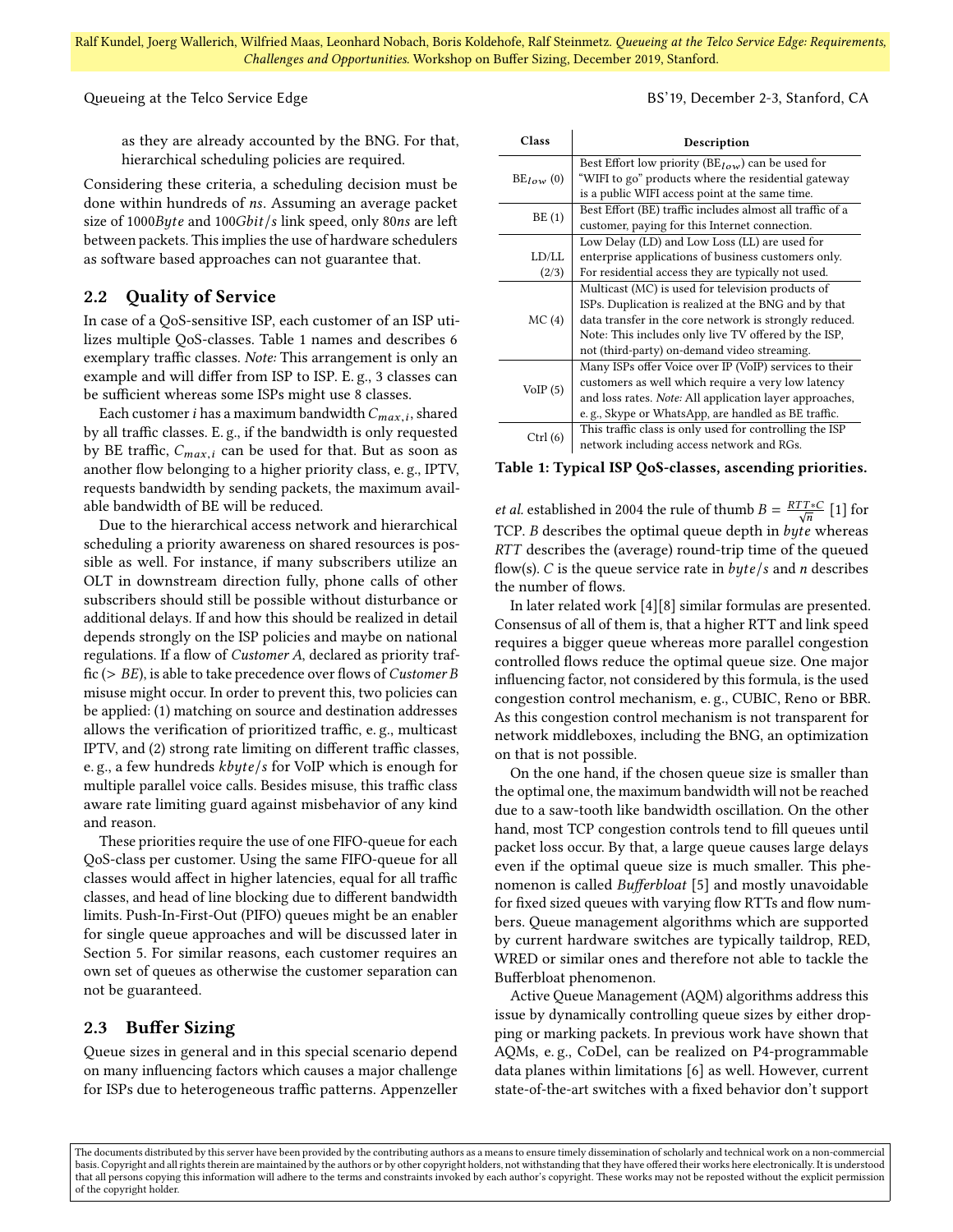BS'19, December 2-3, Stanford, CA R. Kundel et al.

<span id="page-3-1"></span>

Figure 3: RTT distribution for all  $N \approx 70.000.000$  captured TCP flows and weighted by the byte length  $F$  of each flow. Covering <sup>89</sup>.44% of RTT and <sup>96</sup>.38% of wRTT.

such algorithms and as P4 is also not made for scheduling, specially complex algorithms considering QoS classes and hierarchies, a production deployment has many hurdles. Indeed, current first approaches of applying advanced active queue management approaches in residential gateways(RG) for upstream traffic exist which can be applied by software updates.

In contrast to best effort traffic, priority classes, such as VoIP or MC, typically have no congestion control and little bandwidth making small queues (1ms <sup>−</sup> <sup>10</sup>ms) sufficient.

#### 3 MEASUREMENT RESULTS

Designing downstream queues at the BNG makes is necessary to understand the traffic which should be queued. For that, we provide up-to-date measurement results, captured between the first LSR core router and the BNG, which contains all downstream packets and by that the access network traffic. In total, we captured a 24 hours trace, containing around 54 billion packets and 70 million TCP flows. The following measurement results represent the average over a 24 hour trace which has a utilization peak in the evening as discussed in related work before [\[2\]](#page-5-9). Note: The shown distributions are almost independent on the daily and weekly periodicity, but we assume a slow transformation over years due to Internet topology changes, e. g., edge clouds and CDNs.

As discussed in the previous section, the optimal buffer size for congestion controlled flows depends on a typically fixed link speed (C), flow RTT and number of flows (n). Thus, we will focus on these metrics in the following.

Table [2](#page-3-0) depicts the distribution of all captured unicast packets between TCP, QUIC and UDP (non QUIC). QUIC traffic was determined based on the Port 443 and is not included in the UDP statistics. As you can see, the sum of TCP and QUIC traffic is around 93% percent and therefore congestion controlled. Multicast traffic is not considered as the

<span id="page-3-2"></span>

Figure 4: Accumulated TCP flow duration distribution up to <sup>1000</sup>s, covering <sup>99</sup>.67% of all flows.

duplication is done at the BNG and therefore these results would be not meaningful. Note that a continuous multicast stream requires only tiny buffers as this is burst-free.

#### 3.1 RTT Distribution

As TCP is the main part in the traffic mix and can be investigated very well, we will focus next on the RTT distribution of all TCP connections as depicted Figure [3.](#page-3-1) Each TCP flow RTT was determined at the initial SYN, SYN-ACK, ACK handshake. By this early RTT measurement a falsification by this flow itself, e. g., due to bufferbloat, can be precluded. We observe that the RTT of most flows is below <sup>50</sup>ms. A very likely assumption is that a lot of connections are established to CDN servers, located close to the customers. In order to consider the RTT in relation to the transmitted data, we introduce the weighted RTT of flow *i*,  $wRTT_i = RTT_i * F_i$ with  $F_i$  representing to flow length in bytes. The comparison of the RTT and wRTT distribution illustrates that the total delays of these "power flows" are even shorter in average. These power flows benefit from optimal buffer sizes, as they are bandwidth hungry and tend to cause bufferbloat at the same time. Note: This RTT distribution is based on TCP flows only. However, for QUIC we assume very similar RTTs.

# 3.2 Flow Characteristics

Figure [4](#page-3-2) shows the accumulated flow duration distribution on a logarithmic time scale for all observed TCP connections. Around 50% of the flows has a duration of <sup>1</sup>s or less and therefore will not be able to bloat a buffer.

In Figure [5](#page-4-0) the flow distribution based on the flow length (F) is given. Only 20% of the TCP flows have a total length of <sup>10</sup>KB or more. We assume that this 80% of the flows are tiny

<span id="page-3-0"></span>

|                                            | TCP QUIC UDP other          |  |  |
|--------------------------------------------|-----------------------------|--|--|
|                                            | share: 84.4% 8.8% 6.4% 0.4% |  |  |
| avg. pkt. size [byte]:   1347 1319 832 721 |                             |  |  |

Table 2: Unicast traffic distribution.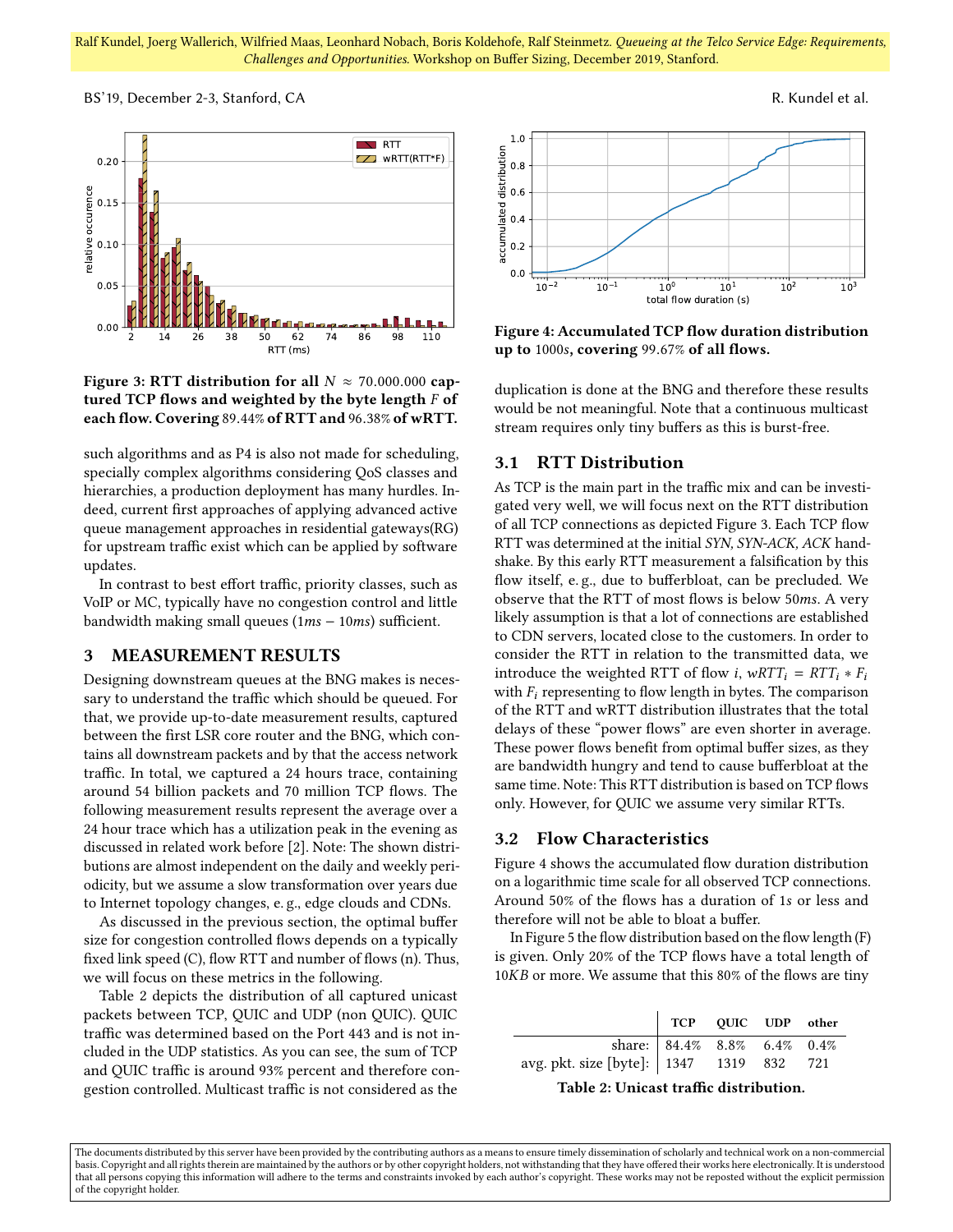<span id="page-4-0"></span>

Figure 5: Accumulated flow length (F) distribution over all TCP flows, covering <sup>97</sup>.48% of all flows.

requests, e. g., retrieving many css or javascript files as part of loading a website.

Combined with the previous duration measurement results we can say that there are many flows with a short duration and little transmitted data. The flow completion time of these tiny flows is mainly depended on the RTT and not on the available bandwidth. A higher RTT would cause a slower congestion window increase and by that a smaller bandwidth utilization. Therefore, they are vulnerable to bufferbloat but at the same time will not cause this phenomenon. Note: Although these flows have a huge total number, their share on the total bandwidth is quite low as only a few big flows causes most bandwidth consumption.

Another interesting observation is the distribution of packet sizes, as depicted in Figure [6](#page-4-1) and Table [2.](#page-3-0) Note: The given values does not include packet header overhead caused by the ISP, e. g., a MPLS header stack of the core network. Whereas TCP utilizes the Ethernet MTU fully, QUIC implementations stay slightly below. Furthermore, it is visible that most packets are very close to the Ethernet MTU of 1500 byte and only a few of them are smaller. A second cluster can be detected in the range of  $\leq 240$ byte. This information is quite helpful for designing switches and other network components, buffering packets. A memory allocation of MTU bytes for each packet will cause only little unused memory overhead compared to a per packet memory allocation considering the size of each packet. In addition, it might be useful to allocate small memory ranges as well for packets of  $\leq 240$ byte if memory is a narrow resource.

# 3.3 Quality of Service

Last, in Table [3](#page-4-2) the distribution over different QoS classes is depicted. It is obvious that almost all traffic belongs to the class of best effort (BE). This can be ensured by strong bandwidth limits for all priority classes. By that, designing a hierarchical scheduler will be slightly simplified as an overutilization of shared resources can never occur by non best effort traffic only and by that a guaranteed forwarding can

<span id="page-4-1"></span>

Figure 6: Distribution of packet length for unicast traffic, categorized by TCP, QUIC and other UDP traffic. Packets are grouped in blocks of 80 bytes, 1-80 byte, 81-160 byte, ... .

<span id="page-4-2"></span>

|                                                                                  | Class: BE LD/LL VoIP Ctrl          |  |  |
|----------------------------------------------------------------------------------|------------------------------------|--|--|
|                                                                                  | share: $99.82\%$ 0.03% 0.14% 0.01% |  |  |
| avg. pkt. size [byte]: $\begin{array}{ c c } 1314 & 382 & 200 & 886 \end{array}$ |                                    |  |  |

Table 3: Unicast traffic distribution on QoS-classes.

be ensured for all priority classes. However, this distribution represents only a current snapshot and will might change strongly in future due to more QoS-sensitive applications, e. g., IoT.

# 4 SCHEDULER REQUIREMENTS

Based on the presented requirements regarding queueing and scheduling at the service edge of ISPs and the measurement results, we summarize the following requirements. As the number of customers and QoS-classes is non-uniform for different ISPs, the number of required queues, which is the product of these two values, might strongly differ. Therefore, only a realistic upper bound is given. A priority aware, hierarchical scheduler will be required as well in order to guarantee no over-utilization of the access network. However, the number of hierarchical layers will differ from ISP to ISP as well as the concrete scheduling algorithm. Based on current network topologies and related work [\[7\]](#page-5-0) we assume a maximum total downstream bandwidth per BNG of  $100 - 500$ Gbit/s to be realistic.

If AQM algorithms [\[6\]](#page-5-8) can be applied on future service edges in hardware, the required queue memory can be reduced as in most cases the RTTs are quite low. Combining the rule of thumb  $B = \frac{RTT * C}{\sqrt{n}}$  [\[1\]](#page-5-4) with an average RTT of 20ms,  $C = 100Gbit/s$  downstream bandwidth and  $n = 2000$  parallel flows per BNG, the total required memory space is <sup>56</sup>MB. This is the borderline of nowadays on-chip packet buffers

Queueing at the Telco Service Edge **BS'19, December 2-3, Stanford, CA** 

The documents distributed by this server have been provided by the contributing authors as a means to ensure timely dissemination of scholarly and technical work on a non-commercial basis. Copyright and all rights therein are maintained by the authors or by other copyright holders, not withstanding that they have offered their works here electronically. It is understood that all persons copying this information will adhere to the terms and constraints invoked by each author's copyright. These works may not be reposted without the explicit permission of the copyright holder.